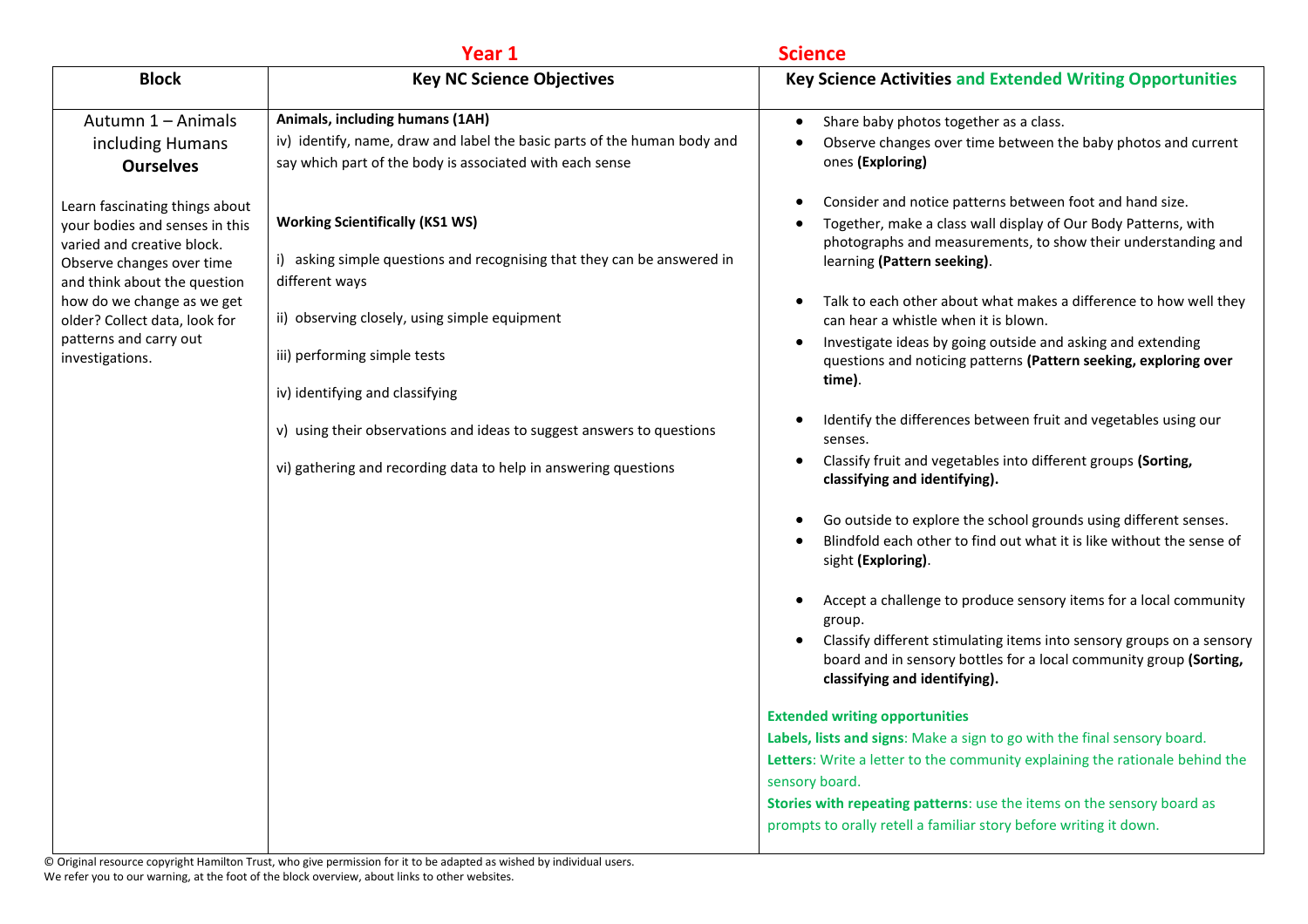|                                                                                                                                                                                                                                                                                                          | Year 1                                                                                                                                                                                                                                               | <b>Science</b>                                                                                                                                                                                                                                                                          |
|----------------------------------------------------------------------------------------------------------------------------------------------------------------------------------------------------------------------------------------------------------------------------------------------------------|------------------------------------------------------------------------------------------------------------------------------------------------------------------------------------------------------------------------------------------------------|-----------------------------------------------------------------------------------------------------------------------------------------------------------------------------------------------------------------------------------------------------------------------------------------|
| <b>Block</b>                                                                                                                                                                                                                                                                                             | <b>Key NC Science Objectives</b>                                                                                                                                                                                                                     | <b>Key Science Activities and Extended Writing Opportunities</b>                                                                                                                                                                                                                        |
| Autumn 2 - Animals and<br><b>Humans</b><br><b>Our Pets</b><br>Look carefully at the behaviour<br>and habitats of creatures you<br>find in the school grounds.<br>Learn about a variety of<br>common animals with a<br>particular focus on the pets we<br>keep and how we keep them<br>happy and healthy. | Animals, including humans (1AH)<br>i) identify and name a variety of common animals including fish,<br>amphibians, reptiles, birds and mammals<br>ii) identify and name a variety of common animals that are carnivores,<br>herbivores and omnivores | Use observation skills to look closely at creatures in the school<br>grounds.<br>Make a visual record of their observations in drawings and<br>photographs, and annotate to show their understanding and<br>learning (Pattern seeking).                                                 |
|                                                                                                                                                                                                                                                                                                          | iii) describe and compare the structure of a variety of common animals<br>(fish, amphibians, reptiles, birds and mammals, including pets)<br><b>Working Scientifically (KS1 WS)</b>                                                                  | Observe and consider what type of conditions a woodlouse might<br>prefer.<br>Set up different colonies in the classroom based on what they know<br>about their habitats.<br>Observe the woodlice over a period of time and record the results<br><b>Exploring, Observing over time)</b> |
|                                                                                                                                                                                                                                                                                                          | i) asking simple questions and recognising that they can be answered in<br>different ways<br>ii) observing closely, using simple equipment                                                                                                           | Discuss the problem: which paper will be best for the job of<br>mopping up the puppy accident?<br>Consider an investigation to test the different types of paper (Fair<br>$\bullet$<br>Test, Problem Solving).                                                                          |
|                                                                                                                                                                                                                                                                                                          | iii) performing simple tests<br>iv) identifying and classifying                                                                                                                                                                                      | Understand that animals' features vary and why some animals make<br>good pets and others do not.<br>Talk about and design a good pet (Researching and analysing<br>$\bullet$<br>secondary sources).                                                                                     |
|                                                                                                                                                                                                                                                                                                          | v) using their observations and ideas to suggest answers to questions<br>vi) gathering and recording data to help in answering questions                                                                                                             | Consider what is involved in keeping a real pet happy and healthy.<br>Observe different pets in the classroom.<br>Study their similarities and differences and what features they have<br>in common that make them good pets (Exploring).                                               |
|                                                                                                                                                                                                                                                                                                          |                                                                                                                                                                                                                                                      | <b>Extended writing opportunities</b><br>Labels, lists and signs: make a list of all of the things you need and the things<br>you have to do, in order to look after a particular pet.<br>Information text: explain to a new owner how they should look after their<br>new pet.         |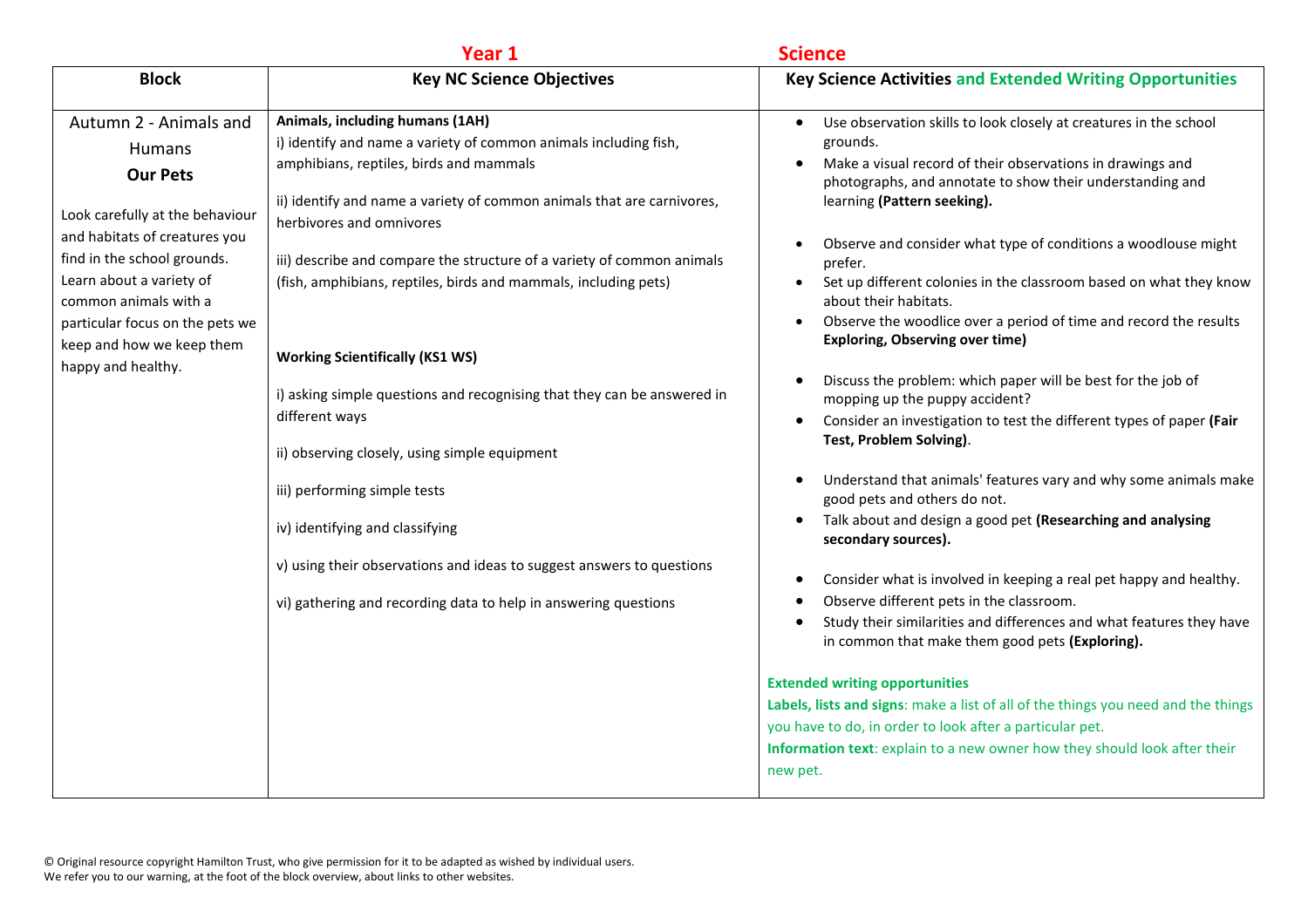|                                                                                                                                                                                                                                                                                                                                                                                                  | Year 1                                                                                                                                                                                                                                                                                                                                                                                                                                                                               | <b>Science</b>                                                                                                                                                                                                                                                                                                                                                                                                                                                                                                                                                                                                                                                                                                                                                                                                                                                                                                 |
|--------------------------------------------------------------------------------------------------------------------------------------------------------------------------------------------------------------------------------------------------------------------------------------------------------------------------------------------------------------------------------------------------|--------------------------------------------------------------------------------------------------------------------------------------------------------------------------------------------------------------------------------------------------------------------------------------------------------------------------------------------------------------------------------------------------------------------------------------------------------------------------------------|----------------------------------------------------------------------------------------------------------------------------------------------------------------------------------------------------------------------------------------------------------------------------------------------------------------------------------------------------------------------------------------------------------------------------------------------------------------------------------------------------------------------------------------------------------------------------------------------------------------------------------------------------------------------------------------------------------------------------------------------------------------------------------------------------------------------------------------------------------------------------------------------------------------|
| <b>Block</b>                                                                                                                                                                                                                                                                                                                                                                                     | <b>Key NC Science Objectives</b>                                                                                                                                                                                                                                                                                                                                                                                                                                                     | <b>Key Science Activities and Extended Writing Opportunities</b>                                                                                                                                                                                                                                                                                                                                                                                                                                                                                                                                                                                                                                                                                                                                                                                                                                               |
| Spring $1 -$ Everyday<br><b>Materials</b><br><b>Let's Build</b><br>Explore different materials and<br>sort them into groups before<br>writing songs based on their<br>properties! Consider what it<br>would be like if the tables were<br>made of jelly or the chairs<br>were chocolate! Then recreate<br>the story of the three little pigs<br>and predict what will happen<br>to their houses. | <b>Everyday materials (1EM)</b><br>i) distinguish between an object and the material from which it is made<br>ii) identify and name a variety of everyday materials, including wood,<br>plastic, glass, metal, water, and rock<br>iii) describe the simple physical properties of a variety of everyday<br>materials<br>iv) compare and group together a variety of everyday materials on the<br>basis of their simple physical properties<br><b>Working Scientifically (KS1 WS)</b> | Identify and name the materials found in the classroom, using the<br>$\bullet$<br>scientific words: wood, plastic, glass and metal.<br>Sort the objects according to their properties (what material is this<br>$\bullet$<br>made of? What is its useful property?).<br>Play Material Snap in pairs, placing an object each on the table and<br>$\bullet$<br>seeing if their properties are the same.<br>(Sorting, classifying and identifying).<br>Explore a variety of different magnets and objects (both magnetic<br>and non-magnetic), including paperclips in jars/bowls of water.<br>Consider challenges such as: Can you get the paperclip out of the<br>water without getting your hands wet? Are different magnets able<br>to hold the same amount of paper clips?<br>Create games in the classroom using the magnets, such as a fishing<br>game, magnetic maps (magnet under a piece of paper and a |
|                                                                                                                                                                                                                                                                                                                                                                                                  | i) asking simple questions and recognising that they can be answered in<br>different ways<br>ii) observing closely, using simple equipment                                                                                                                                                                                                                                                                                                                                           | paperclip), moving magnets without touching them, strength test<br>with different magnets (Exploring, problem solving)<br>Sort objects in the classroom according to these criteria: hard, soft,<br>stretchy, stiff, bendy/floppy (Sorting, classifying and identifying).                                                                                                                                                                                                                                                                                                                                                                                                                                                                                                                                                                                                                                      |
|                                                                                                                                                                                                                                                                                                                                                                                                  | iii) performing simple tests<br>iv) identifying and classifying                                                                                                                                                                                                                                                                                                                                                                                                                      | Listen to the story of three pigs who didn't choose the right<br>materials and recreate using straw, twigs, bricks and a hairdryer<br>(Exploring, problem solving).                                                                                                                                                                                                                                                                                                                                                                                                                                                                                                                                                                                                                                                                                                                                            |
|                                                                                                                                                                                                                                                                                                                                                                                                  | v) using their observations and ideas to suggest answers to questions<br>vi) gathering and recording data to help in answering questions                                                                                                                                                                                                                                                                                                                                             | <b>Extended writing opportunities</b><br>Instructions: Imagine you are one of the three little pigs. Write instructions<br>to one of the other pigs explaining how to make a successful alternative<br>house.<br>Stories with familiar settings: rewrite the ending of the three little pigs with<br>the new, improved house that you have designed. How does this change the<br>ending?                                                                                                                                                                                                                                                                                                                                                                                                                                                                                                                       |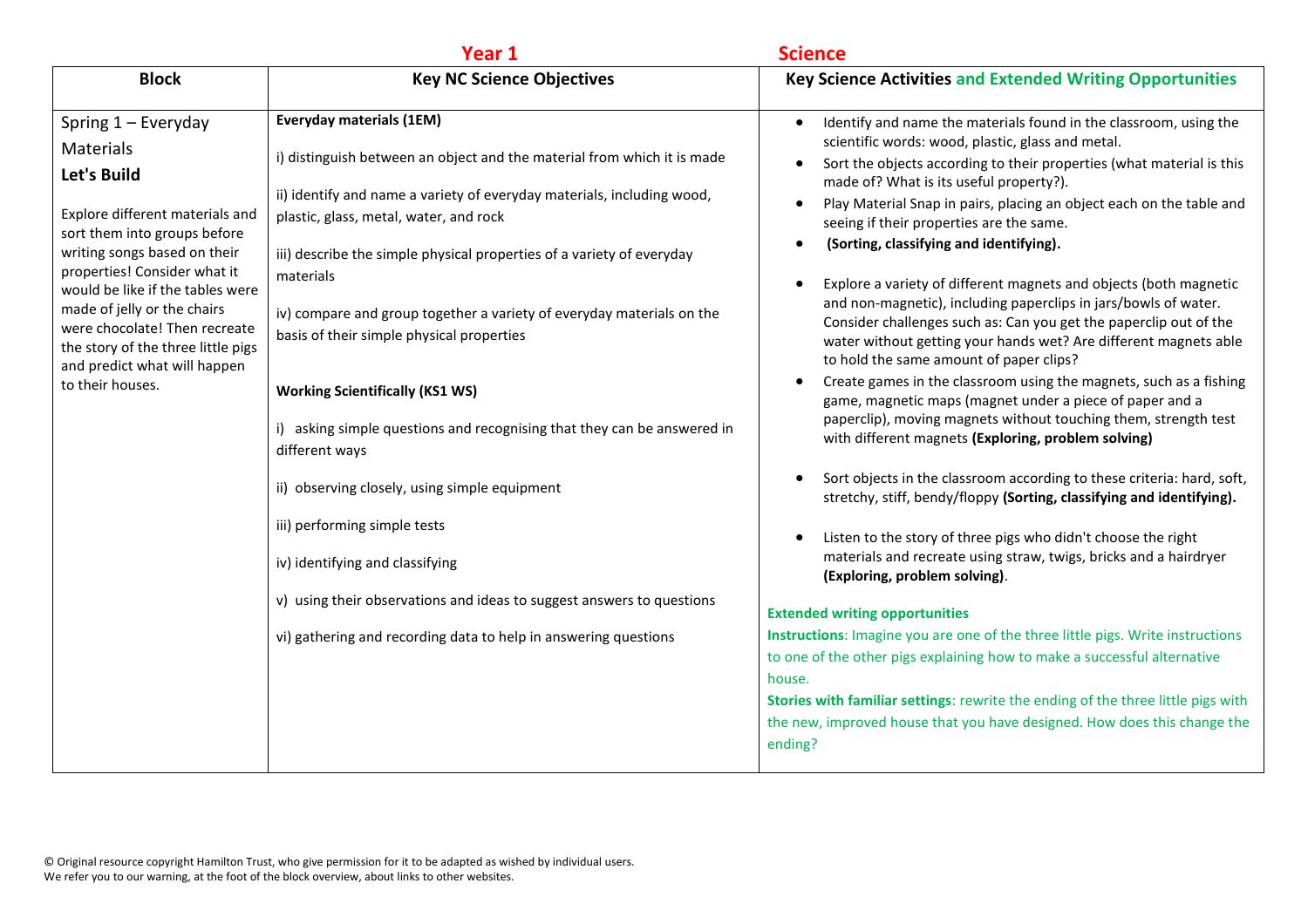|                                                                                                                                                                                                                                                                                                                                                                                                                                                                                                                                                                                                                                                                                                                                                                                                                                                                                                                                                                                                                                                                                                                                                                                                                                                                                                                                            | <b>Science</b>                                                                                                                                                                                                                                                                                                                                                                                                                                                                                                                                                                                                                                                                                                                                                                                                                                                                                                                                                                                                                                                                                                                                                                                                                                                           |
|--------------------------------------------------------------------------------------------------------------------------------------------------------------------------------------------------------------------------------------------------------------------------------------------------------------------------------------------------------------------------------------------------------------------------------------------------------------------------------------------------------------------------------------------------------------------------------------------------------------------------------------------------------------------------------------------------------------------------------------------------------------------------------------------------------------------------------------------------------------------------------------------------------------------------------------------------------------------------------------------------------------------------------------------------------------------------------------------------------------------------------------------------------------------------------------------------------------------------------------------------------------------------------------------------------------------------------------------|--------------------------------------------------------------------------------------------------------------------------------------------------------------------------------------------------------------------------------------------------------------------------------------------------------------------------------------------------------------------------------------------------------------------------------------------------------------------------------------------------------------------------------------------------------------------------------------------------------------------------------------------------------------------------------------------------------------------------------------------------------------------------------------------------------------------------------------------------------------------------------------------------------------------------------------------------------------------------------------------------------------------------------------------------------------------------------------------------------------------------------------------------------------------------------------------------------------------------------------------------------------------------|
| <b>Block</b><br><b>Key NC Science Objectives</b>                                                                                                                                                                                                                                                                                                                                                                                                                                                                                                                                                                                                                                                                                                                                                                                                                                                                                                                                                                                                                                                                                                                                                                                                                                                                                           | <b>Key Science Activities and Extended Writing Opportunities</b>                                                                                                                                                                                                                                                                                                                                                                                                                                                                                                                                                                                                                                                                                                                                                                                                                                                                                                                                                                                                                                                                                                                                                                                                         |
| <b>Everyday Materials (1EM)</b><br>Spring $2$ – Everyday<br>$\bullet$<br>Materials<br>i. distinguish between an object and the material from which it is made<br><b>Marvellous Materials</b><br>ii. identify and name a variety of everyday materials, including wood,<br>In this block, explore a range of<br>plastic, glass, metal, water and rock<br>materials suitable for fixing a<br>broken umbrella and test them<br>iii. describe the simple physical properties of a variety of everyday<br>using pipette to simulate<br>materials<br>raindrops.<br>Working with play figures<br>iv. compare and group together a variety of everyday materials on the<br>frozen in ice, devise an<br>basis of their simple physical properties<br>investigation to release them.<br>Explore puddles and observe<br>how they change. Think<br>carefully about what is<br><b>Working Scientifically (KS1 WS)</b><br>happening: can you explain<br>why a puddle changes?!<br>i) asking simple questions and recognising that they can be answered in<br>different ways<br>ii) observing closely, using simple equipment<br>$\bullet$<br>iii) performing simple tests<br>iv) identifying and classifying<br>v) using their observations and ideas to suggest answers to questions<br>vi) gathering and recording data to help in answering questions | Rise to the challenge of fixing a torn umbrella, using materials they<br>select for their useful properties.<br>Discuss selection of materials for fixing the umbrella: what<br>properties does this material have that makes it a good choice?<br>(Problem solving)<br>Investigate the materials for their useful properties, considering<br>questions such as: how can we know that this material will not let<br>the rain through? How can we test it?<br>Use pipettes to simulate raindrops and experiment with the<br>different materials (Observing over time, problem solving).<br>Observe a block of ice and record the changes.<br>Devise an investigation to melt the ice quickly or slowly. (Exploring,<br>problem solving, observing over time).<br>Create puddles in shallow containers or plastic sheets.<br>Drawing chalk lines around the puddles at different times, measure<br>and observe the changes and make predictions.<br>Create a simple chart, or series of diagrams, to show how the<br>puddles change. (Exploring, observing over time).<br><b>Extended writing opportunities</b><br>Recount: Write an account of puddle day.<br>Letter: Write a letter to an alien visitor to Earth explaining why puddles<br>appear, change and disappear. |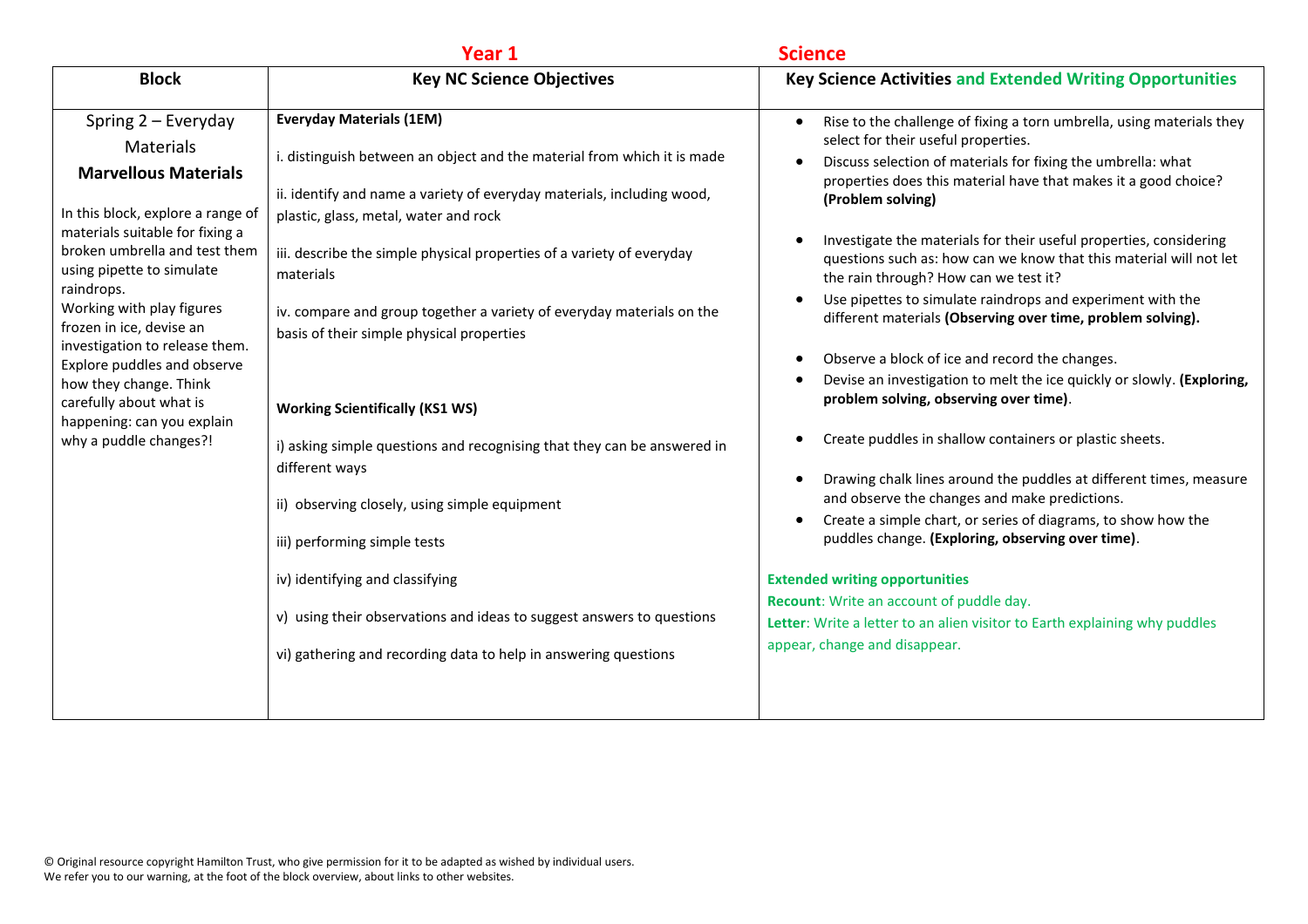|                                                                                                                                                                                                                                                                                                                                                                                                 | Year 1                                                                                                                                                                                                                                                                                                                                                                                                                                                                                                              | <b>Science</b>                                                                                                                                                                                                                                                                                                                                                                                                                                                                                                                                                                                                                                                                                                                                                                                                                                                                                                                                                                                                                                                                                                                                                                                                                                                                                                                                                                      |
|-------------------------------------------------------------------------------------------------------------------------------------------------------------------------------------------------------------------------------------------------------------------------------------------------------------------------------------------------------------------------------------------------|---------------------------------------------------------------------------------------------------------------------------------------------------------------------------------------------------------------------------------------------------------------------------------------------------------------------------------------------------------------------------------------------------------------------------------------------------------------------------------------------------------------------|-------------------------------------------------------------------------------------------------------------------------------------------------------------------------------------------------------------------------------------------------------------------------------------------------------------------------------------------------------------------------------------------------------------------------------------------------------------------------------------------------------------------------------------------------------------------------------------------------------------------------------------------------------------------------------------------------------------------------------------------------------------------------------------------------------------------------------------------------------------------------------------------------------------------------------------------------------------------------------------------------------------------------------------------------------------------------------------------------------------------------------------------------------------------------------------------------------------------------------------------------------------------------------------------------------------------------------------------------------------------------------------|
| <b>Block</b>                                                                                                                                                                                                                                                                                                                                                                                    | <b>Key NC Science Objectives</b>                                                                                                                                                                                                                                                                                                                                                                                                                                                                                    | <b>Key Science Activities and Extended Writing Opportunities</b>                                                                                                                                                                                                                                                                                                                                                                                                                                                                                                                                                                                                                                                                                                                                                                                                                                                                                                                                                                                                                                                                                                                                                                                                                                                                                                                    |
| Summer 1 - Seasonal<br>Changes<br><b>Wonderful Weather</b><br>Think about what you already<br>know about weather, look at<br>weather forecasts and video<br>your own school weather<br>forecasts; do weather<br>observations and make<br>collages about the seasons;<br>have fun with shadows; make<br>a class weather station that<br>can measure rainfall, wind<br>direction and temperature. | <b>Seasonal Changes (1SC)</b><br>observe changes across the four seasons.<br>i)<br>ii) observe and describe weather associated with the seasons and<br>how day length varies.<br><b>Working scientifically (KS1 WS)</b><br>i) asking simple questions and recognising that they can be answered<br>in different ways<br>ii) observing closely, using simple equipment.<br>iii) performing simple tests.<br>iv) identifying and classifying<br>v) using their observations and ideas to suggest answers to questions | Go outside and look at the weather, observe the temperature and<br>$\bullet$<br>wind.<br>Suggest how to dress a teddy or doll appropriately for the current<br>weather conditions (Exploring, pattern seeking).<br>Take the temperature outside in the morning and the afternoon.<br>Record these observations in the classroom and discuss the changes<br>(Exploring, pattern seeking).<br>Play shadow tag and look at the shape of shadows.<br>Consider the questions: Does my shadow always look like that?<br>$\bullet$<br>What was it like first thing in the morning? Is it better to play<br>shadow tag at lunchtime or after school? (Exploring, researching<br>and analysing secondary sources)<br>Track a shadow by observing and measuring it over time.<br>Make a bar chart of paper strips of shadow length plotted against<br>$\bullet$<br>time intervals.<br>Set the rainfall gauges up in the playground and record the rainfall<br>$\bullet$<br>over a period of time.<br>Make a windsock to measure wind direction and a wind vane to<br>$\bullet$<br>measure the direction of the wind (Observing over time, pattern<br>seeking).<br><b>Extended writing opportunities</b><br>Information text: Write a weather report describing the weather you have<br>recorded.<br>Labels, lists and signs: Make notices and signs to go with your class weather<br>station. |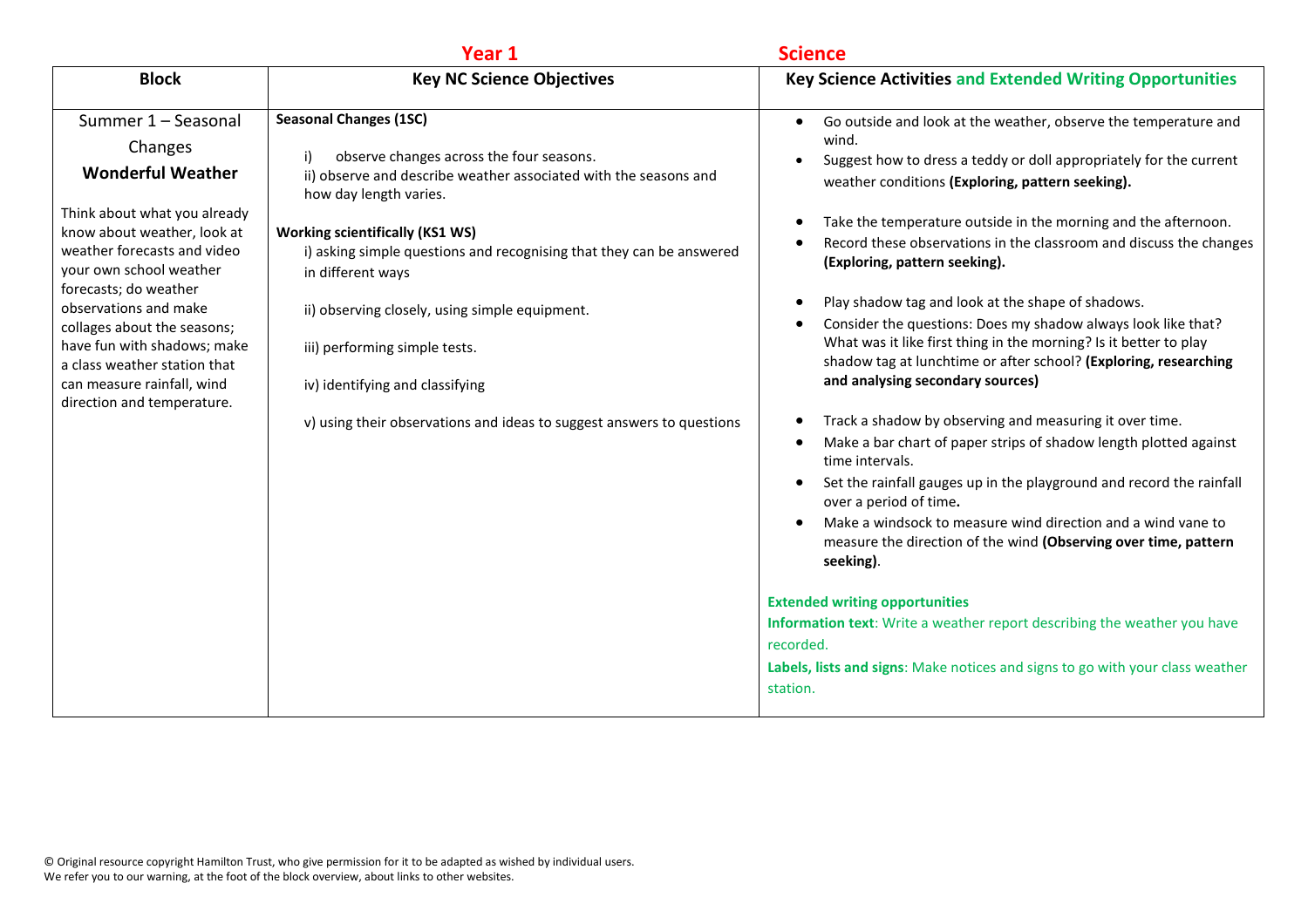|                                                                                                                                                                                                                                                                                                                                             | Year 1                                                                                                                                                                                                                                                                                                                                                                                                                                                                                                                                                                                | <b>Science</b>                                                                                                                                                                                                                                                                                                                                                                                                                                                                                                                                                                                                                                                                                                                                                                                                                                                                                                                                                                                                                                                           |
|---------------------------------------------------------------------------------------------------------------------------------------------------------------------------------------------------------------------------------------------------------------------------------------------------------------------------------------------|---------------------------------------------------------------------------------------------------------------------------------------------------------------------------------------------------------------------------------------------------------------------------------------------------------------------------------------------------------------------------------------------------------------------------------------------------------------------------------------------------------------------------------------------------------------------------------------|--------------------------------------------------------------------------------------------------------------------------------------------------------------------------------------------------------------------------------------------------------------------------------------------------------------------------------------------------------------------------------------------------------------------------------------------------------------------------------------------------------------------------------------------------------------------------------------------------------------------------------------------------------------------------------------------------------------------------------------------------------------------------------------------------------------------------------------------------------------------------------------------------------------------------------------------------------------------------------------------------------------------------------------------------------------------------|
| <b>Block</b>                                                                                                                                                                                                                                                                                                                                | <b>Key NC Science Objectives</b>                                                                                                                                                                                                                                                                                                                                                                                                                                                                                                                                                      | <b>Key Science Activities and Extended Writing Opportunities</b>                                                                                                                                                                                                                                                                                                                                                                                                                                                                                                                                                                                                                                                                                                                                                                                                                                                                                                                                                                                                         |
| Summer 2 - Plants<br><b>What's Growing in our</b><br>Gardens?<br>Outdoor learning and a range<br>of art and design activities will<br>help you connect with the<br>world of plants. From fruit and<br>vegetables to flowers and<br>trees, you will understand and<br>observe them and even grow<br>your own seeds and keep them<br>healthy. | Plants (1P)<br>identify and name a variety of common wild and garden plants,<br>i)<br>including deciduous and evergreen trees.<br>identify and describe the basic structure of a variety of common<br>ii)<br>flowering plants, including trees.<br><b>Working scientifically (KS1 WS)</b><br>i) asking simple questions and recognising that they can be answered<br>in different ways<br>ii) observing closely, using simple equipment.<br>iii) performing simple tests.<br>iv) identifying and classifying<br>v) using their observations and ideas to suggest answers to questions | Go outside to the school garden to look at plants.<br>Make a map of the garden plot, identifying the plants and predicting<br>what they will turn into when they are fully grown.<br>In groups, prepare tubs and plant chitted potatoes (Exploring).<br>Design and set up a garden centre in the classroom.<br>Plant a bean in a jar and seeds in a bag and keep them in the<br>classroom garden centre (Observing over time).<br>Create large pollen sculptures out of clay and display, along with<br>facts, in the classroom (Exploring)<br>Find flowers outside in the playground and carefully examine them<br>with a magnifying glass. Sketch and photograph them.<br>Make a large model of the inside of a flower using junk modelling<br>materials (Exploring, researching and analysing secondary<br>sources).<br>Do bark and leaf rubbings using paper and wax crayons.<br>Understand the basic structure of a tree and what goes on inside.<br>Represent the inside of a tree through playground art, using cloths,<br>chalk and found materials. (Exploring) |
|                                                                                                                                                                                                                                                                                                                                             |                                                                                                                                                                                                                                                                                                                                                                                                                                                                                                                                                                                       | <b>Extended writing opportunity</b><br>Labels, lists and signs: Draw a diagram of the school garden with labels.<br>Make signs for the school garden.<br>Labels, lists and signs: Make a large model of the inside of a flower and label<br>the main parts.<br>Information text: Explain the main parts of a flower and their purpose.                                                                                                                                                                                                                                                                                                                                                                                                                                                                                                                                                                                                                                                                                                                                   |